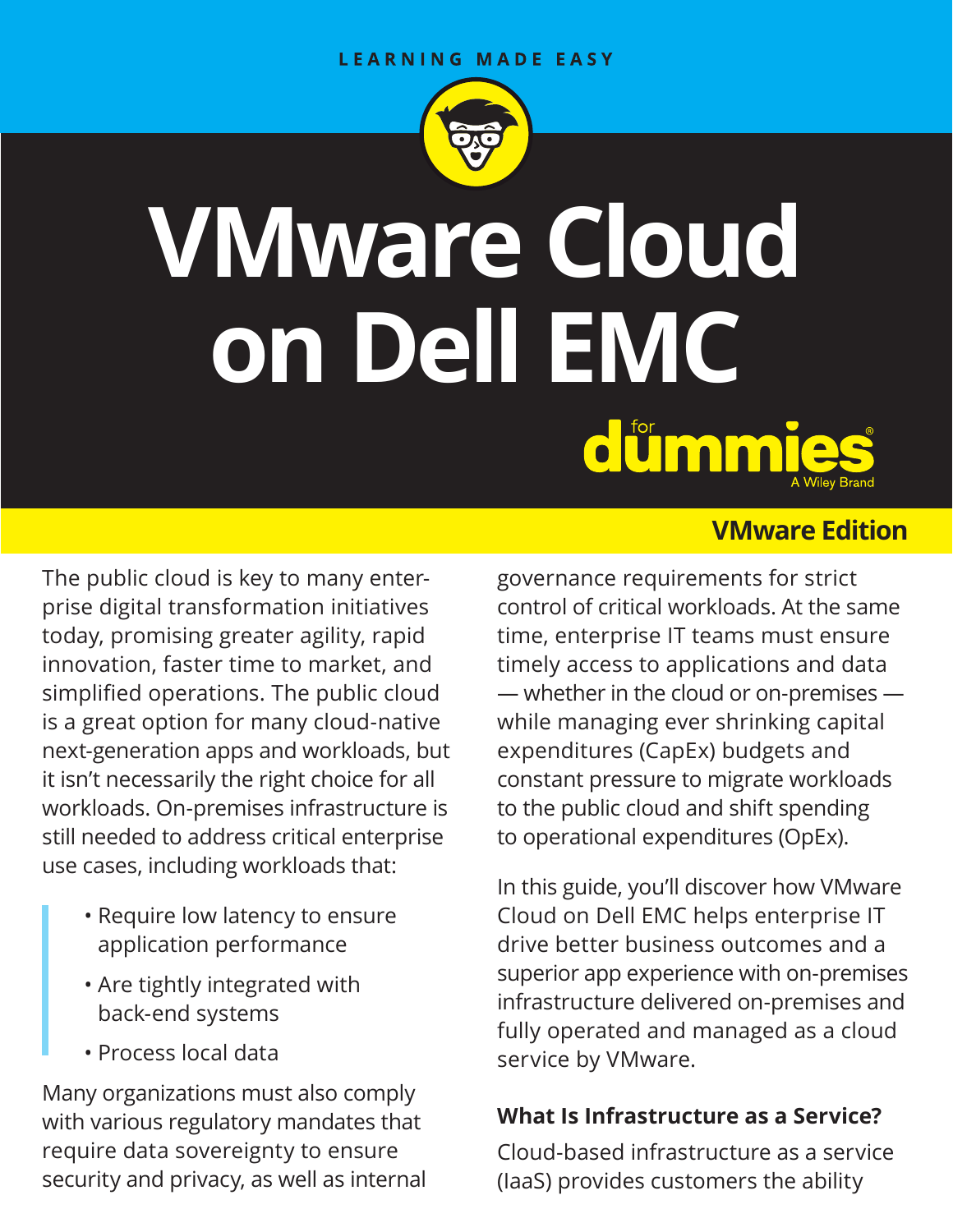to provision and manage virtualized compute, storage, and networking resources in a public cloud environment. The customer manages the operating systems, storage, applications, and other components of the infrastructure while the cloud service provider manages the underlying hardware and physical data center. Compared to platform as a service (PaaS) and software as a service (SaaS) cloud offerings, IaaS provides the enterprise customer with the most flexibility and control (see Figure 1).



**Figure 1:** The shared responsibility model.

**Deployment options for IaaS include public and private cloud, as well as traditional managed services. Many private cloud deployments originally may have been conceived as a solution to the latency and control challenges of IaaS in the public cloud, but the execution hasn't always delivered the expected outcomes. In many cases,** 

**enterprises don't have the necessary foundation — a software-defined data center (SDDC) — upon which to build an environmentally consistent private cloud, and/or they lack the right people, processes, and technology needed to implement an effective cloud operating model. A managed service provider may alleviate some of these latter issues but may not be a viable (or desirable) option for many enterprises. Clearly, a different approach is needed.**

#### **What Is Local Cloud as a Service?**

As enterprises move forward with their digitalization plans, many are running into significant challenges that stand in the way of their progress. In many cases, their existing private cloud deployments lack the flexibility, environment, and architectural consistency to be updated to support the growing number of modern workloads. Furthermore, enterprise IT organizations face increasing budgetary scrutiny over the multimillion-dollar capital spend every three to four years that brings a refreshed infrastructure. Often, this scrutiny evolves into pressure to shift IT infrastructure spend to an operationally costed expense model typically associated with the public cloud. Local Cloud as a Service (LCaaS) is a new concept that delivers a modern, private cloud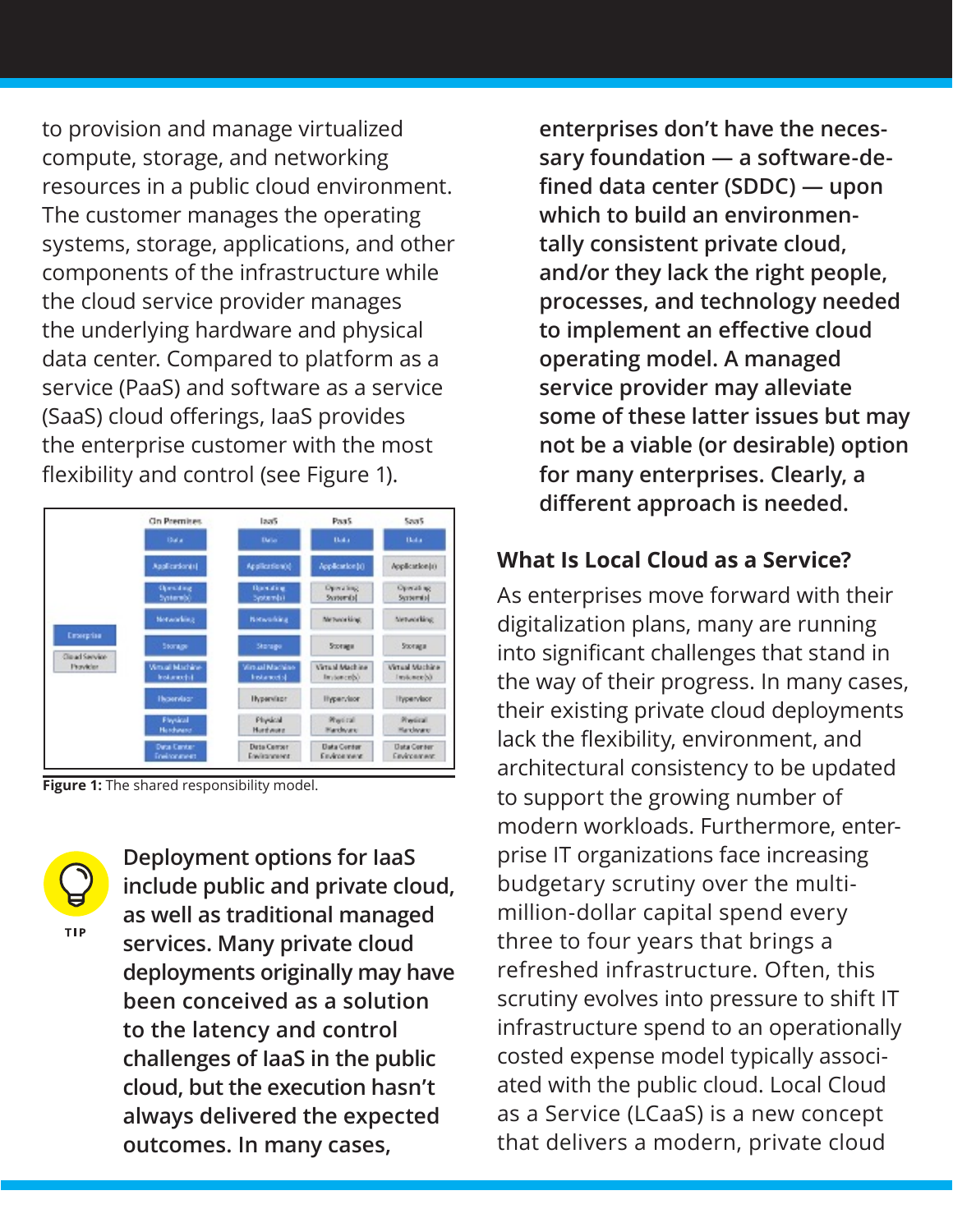infrastructure solution on-premises or to the edge. The pre-built infrastructure is built on the latest hardware, leverages hyperconverged (HCI) technology, and is supplied through a termed service or subscription agreement that provides a cloud-like operationally costed monthly bill. Once subscribed to, the service provider will build, deliver, and deploy the infrastructure. Customers then only focus on their applications and workloads, while the service provider handles the management of the infrastructure, including ongoing remote infrastructure health monitoring, management, and support, as well as lift-cycle management of the hardware and software. Unburdening enterprise IT from the hardware/software management task frees up IT members to focus on more strategic business projects and activities.

## **What Is VMware Cloud on Dell EMC?**

VMware Cloud on Dell EMC combines the simplicity and agility of the public cloud with the security and control of an on-premises infrastructure, delivered as a service to data center and edge locations. VMware operates the entire infrastructure end to end, so you can focus on business innovation and differentiation. Powered by VMware's Hybrid Cloud SDDC software, VMware Cloud on Dell EMC delivers a proven, unified VMware SDDC platform built on VxRail, Dell EMC's enterprise-grade hyperconverged cloud platform (see Figure 2).



**Ordering VMware Cloud on** 

**Figure 2:** VMware Cloud on Dell EMC architecture.



**Dell EMC is simple. Log into the VMware Cloud customer portal, select the infrastructure rack type, the type and number of instances, and configuration information to connect the infrastructure in your data center. Your custom infrastructure will then be built to your specifications, pre-installed with the included VMware SDDC software, and configured with the network information provided. This process ensures that your VMware Cloud on Dell EMC infrastructure can be deployed into production in a few hours and will be ready for your workloads. Expansion of the service infrastructure is as simple as ordering additional resources in the customer portal. Customers need only to focus on the management of their workloads while VMware continuously monitors and manages the infrastructure.**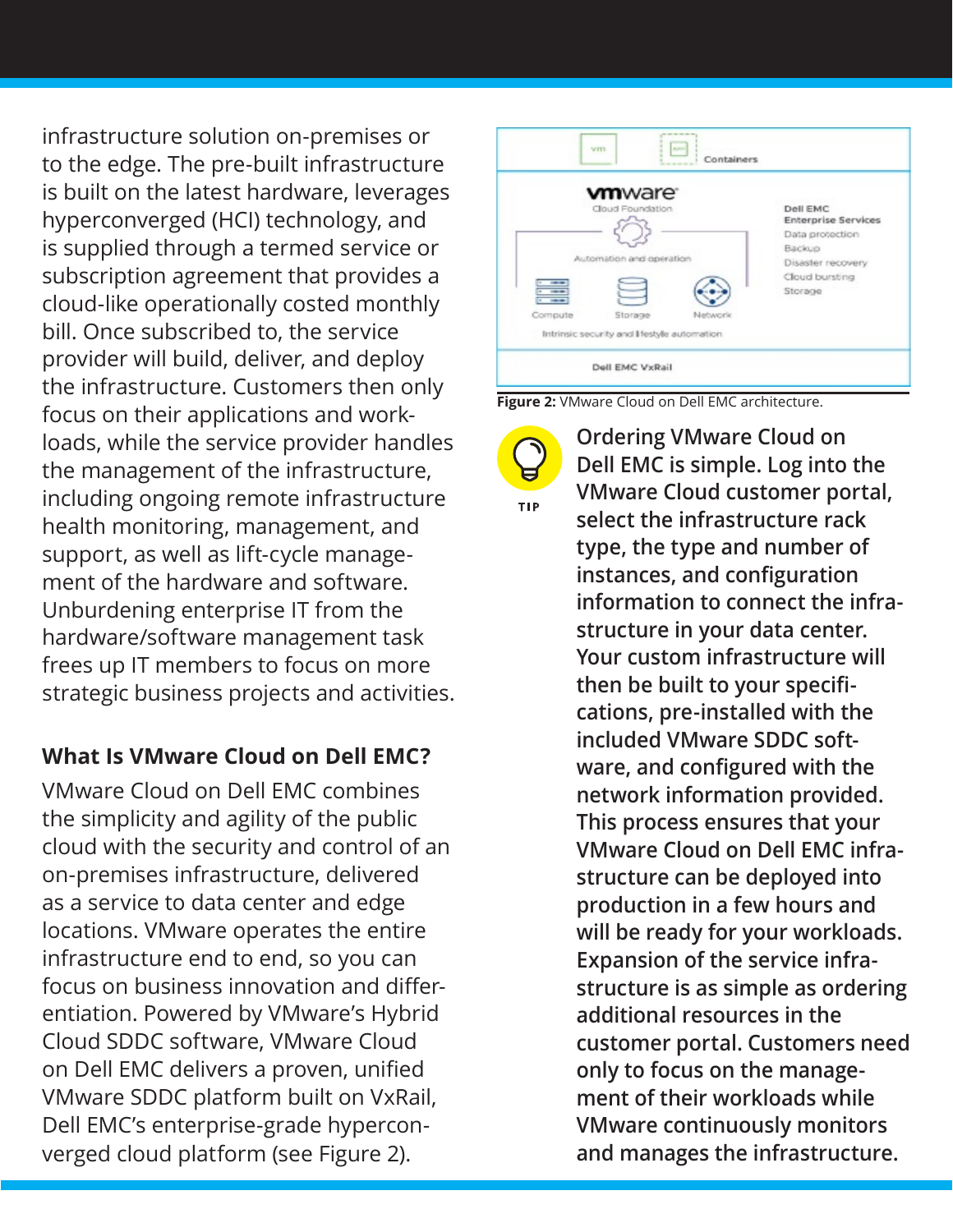#### **Use cases**

VMware Cloud on Dell EMC supports many of the most common enterprise use cases today including:

## **Data center modernization**

- *Modernize infrastructure:* Update costly, legacy on-premises data center infrastructure to easily scale and run modern apps and virtualized workloads.
- *Streamlining operations*: Enable real innovation and eliminate maintenance downtime with a consistent infrastructure across on-premises, edge, and cloud locations.
- *Shifting from CapEx to OpEx:*  Move to a predictable operationally costed model with on-demand scalability, eliminating costly CapEx investments and downtime due to overestimating or underestimating infrastructure capacity requirements.

## **Data sovereignty and workload proximity**

• *Addressing low latency requirements:* Host latency-sensitive workloads and workloads that are tightly integrated with on-premises back-end systems.

- *Ensuring command and control:*  Keep control of your critical workloads and data, as needed, for governance and security.
- *Maintaining regulatory compliance:* Meet any applicable regulatory requirements for hosting certain workloads and data on-premises.

## **Application modernization**

- *Enabling development agility:*  Provide the environment and automation tools your developers need, such as VMware vRealize Suite and VMware Tanzu Kubernetes.
- *Providing on-demand capacity:*  Flexibly add more resource capacity when needed to keep pace with organizational growth.
- *Supporting your entire application portfolio:* Choose the best environment — whether onpremises or at the edge — to run your traditional and modern applications without extensive re-platforming or refactoring.



**Download your free copy of**  *[Data Center Modernization](https://www.vmware.com/content/dam/learn/en/amer/fy20/pdf/dcma-0424_data_center_modernization_dummies.pdf)* 

*[For Dummies, VMware Special](https://www.vmware.com/content/dam/learn/en/amer/fy20/pdf/dcma-0424_data_center_modernization_dummies.pdf)  [Edition](https://www.vmware.com/content/dam/learn/en/amer/fy20/pdf/dcma-0424_data_center_modernization_dummies.pdf)***, and** *[Modern Infrastruc](https://www.vmware.com/content/microsites/learn/en/545083_REG.html)[ture For Dummies, VMware](https://www.vmware.com/content/microsites/learn/en/545083_REG.html)  [Special Edition](https://www.vmware.com/content/microsites/learn/en/545083_REG.html)***, to learn more about these use cases.**